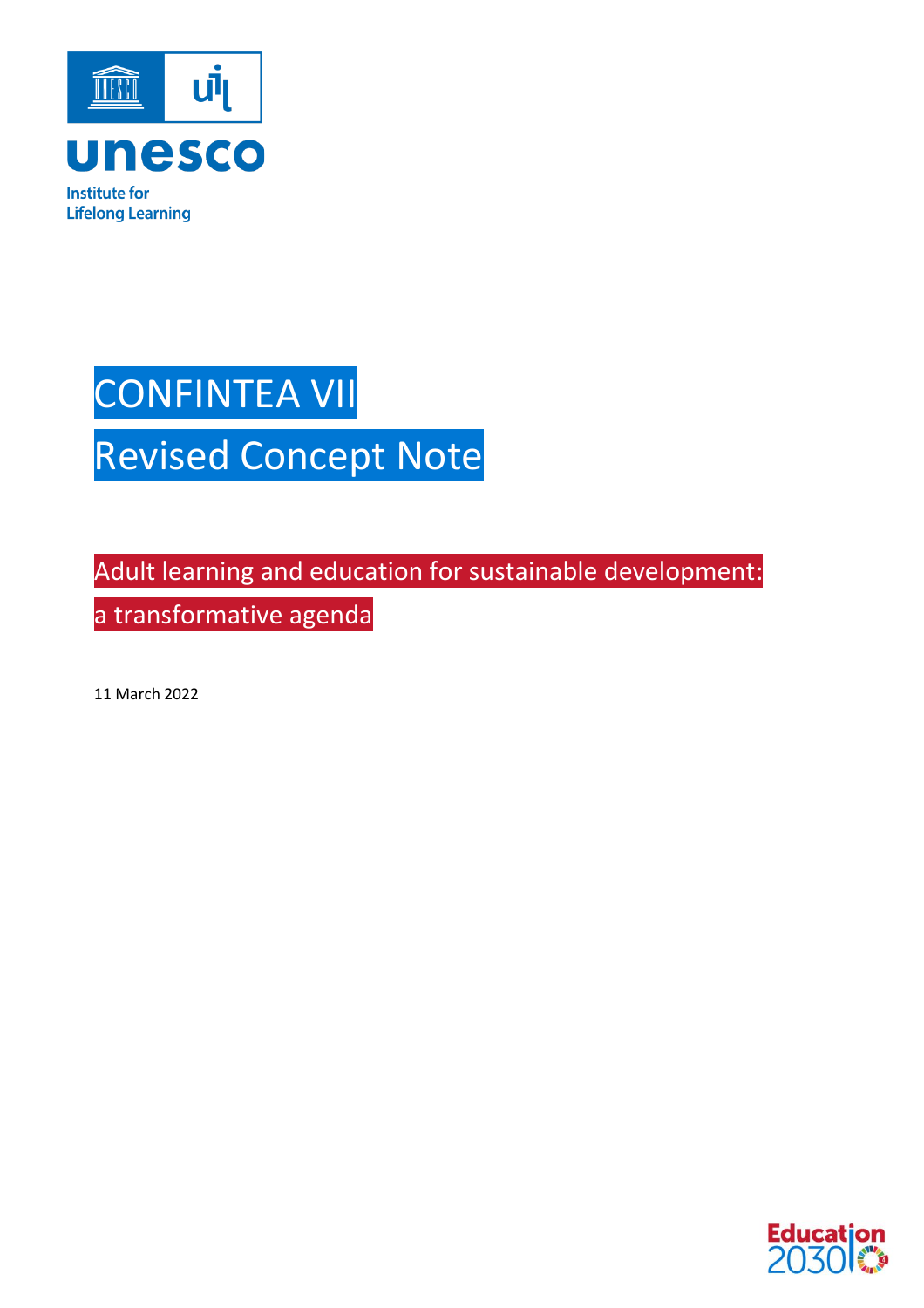# Adult learning and education for sustainable development: a transformative agenda

The International Conference on Adult Education (CONFINTEA) is a UNESCO intergovernmental conference (Category II) for policy dialogue on adult learning and education (ALE) and related research and advocacy.

CONFINTEA VII will take place in Marrakech, Morocco, from 15 to 17 June 2022.

## **Background**

The International Conference on Adult Education, organized by UNESCO, is an important platform for debating the latest developments in adult learning and education (ALE). It has taken place every 12 to 13 years since the late 1940s. The first conference was held in 1949 in Elsinore (Denmark), followed by Montreal (Canada) in 1960; Tokyo (Japan) in 1972; Paris (France) in 1985; Hamburg (Germany) in 1997; and Belém (Brazil) in December 2009.

In 2009, CONFINTEA VI led to the adoption of th[e Belém Framework for Action \(BFA\)](https://uil.unesco.org/adult-education/confintea/belem-framework-action) which recognizes the critical role of lifelong learning in addressing global educational issues and challenges. Member States committed to making progress in five key areas of ALE: policy; governance; financing; participation, inclusion and equity; and quality. The BFA has been instrumental in guiding action to develop adult literacy and adult education within a lifelong learning perspective, and to harness the power of adult learning for a viable future for all.

Adult education is recognized as an essential element of the right to education, and we need to chart a new and urgent course of action to enable all young people and adults to exercise this right. We reiterate the fundamental role of adult learning and education as laid down during the five International Conferences on Adult Education (CONFINTEA I–V) since 1949 and unanimously undertake to take forward, with a sense of urgency and at an accelerated pace, the agenda of adult learning and education.

*Belém Framework for Action (Preamble, p.5), adopted at CONFINTEA VI, December 2009*

Also, in 2009, UNESCO issued the first [Global Report on Adult Learning and Education \(GRALE\)](https://uil.unesco.org/adult-education/global-report) to establish a basis for future CONFINTEA debates and monitor countries' progress in implementing the BFA. Published every three years since 2009, GRALE provides a continuous update of the status of development of ALE in the UNESCO Member States. It monitors the progress of Member States against the BFA on the basis of the GRALE survey and provides an overview of emerging trends and challenges in the field of ALE.

In its fourth issue, for the first time the GRALE survey was used also to monitor the implementation of the [Recommendation on Adult Learning and Education \(RALE\)](https://uil.unesco.org/adult-education/unesco-recommendation/unesco-recommendation-adult-learning-and-education-2015) adopted by Member States in 2015. Complementing the BFA and with a longer timeline, RALE sets out principles and goals for ALE with regard to the BFA's areas of action, and for the key learning fields of ALE, i.e., literacy and basic skills; continuing education and professional development (vocational skills); and liberal, popular and community education (active citizenship skills). The Recommendation calls on Member States to seek ways to better address learning needs of marginalized groups, and thus 'promote equitable learning opportunities for youth and adults', specifically with regard to reaching the Sustainable Development Goals (SDGs) in general, and SDG 4 on education, in particular.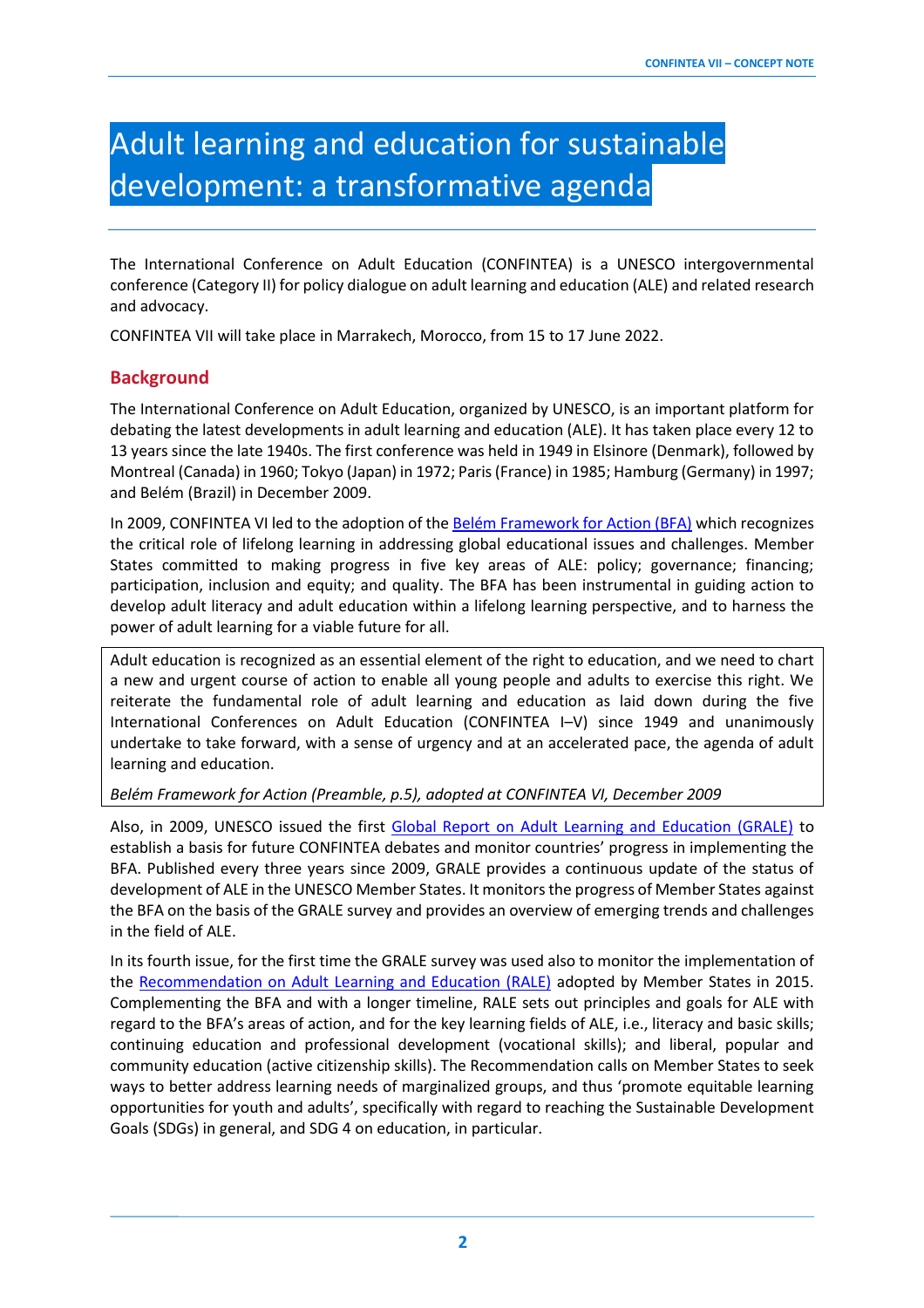#### **Defining adult learning and education**

Adult learning and education are a core component of lifelong learning. It comprises all forms of education and learning that aim to ensure that all adults participate in their societies and the world of work. It denotes the entire body of learning processes, formal, non-formal and informal, whereby those regarded as adults by the society in which they live, develop, and enrich their capabilities for living and working, both in their own interests and those of their communities, organizations, and societies. Adult learning and education involve sustained activities and processes of acquiring, recognizing, exchanging, and adapting capabilities. Given that the boundaries of youth and adulthood are shifting in most cultures, in this text the term 'adult' denotes all those who engage in adult learning and education, even if they have not reached the legal age of maturity.

*Recommendation on Adult Learning and Education (2015), p. 6*

Since 2015, recognizing the role of adult learning and education forthe 2030 Sustainable Development Agenda, the GRALE reports are drafted in the framework of the Sustainable Development Goals (SDGs).

Furthermore, in 2017, on the occasion of the CONFINTEA VI Mid-Term Review, held in the Republic of Korea, representatives from UNESCO Member States underlined in [the Suwon/Osan Statement](https://uil.unesco.org/adult-education/confintea/suwon-osan-confintea-vi-mid-term-review-statement) – the need to better articulate ALE with the 2030 Agenda for Sustainable Development in a lifelong learning perspective. Underlining the importance of ALE for realizing the 2030 Agenda, they recommended renewing efforts to raise awareness of the potential of ALE among all relevant stakeholders, within and beyond education, in a range of areas, including peace, inclusion, social cohesion, health and environmental sustainability.

#### **Objectives**

Against this background, the aim of CONFINTEA VII isto shape policy directions for ALE within a lifelong learning perspective, in the framework of the 2030 Agenda and beyond.

The 2030 Agenda for Sustainable Development builds on progress within three core domains: environmental protection, social inclusion, and economic growth. These are inter-related and depend on two main requirements: partnership (to share expertise) and peace (justice and strong institutions).

Furthermore, as the United Nations' Secretary-General, António Guterres, suggests, the urgency and ambition required to deliver the SDGs depends very largely on people's capacity to push for the required transformations and recognize their shared responsibility for the world in which we live<sup>1</sup>. These challenges, against the background of growing funding gaps <sup>2</sup> and likely delays in achieving the SDGs<sup>3</sup> due to COVID 19, demand individuals who live cooperatively with others, are flexible, who think critically, respect diversity, respect the environment, are responsible users and competent producers of digital and media information, and are actively involved in finding solutions and actions to current and emerging challenges, both locally and globally. Adult learning and education are certainly a means to achieve this, as a lifelong process, consisting of flexible paths of learning.

Consequently, CONFINTEA VII will encourage Member States to develop flexible learning opportunities for work and for fostering a culture of human rights, justice, inclusion and equity, respecting the environment. In recognition of the centrality of peace and tolerance for sustainable development, citizenship education in ALE is the thematic focus of GRALE V that will be launched at CONFINTEA VII.

At the Conference, participants will review current practices, achievements and challenges for ALE and elaborate a set of recommendations for ALE's further development, which will feed the CONFINTEA VII outcome document – a new framework for action to guide policy and practice for the next 12 years.

<sup>1.</sup> [Five Urgent Needs for Global Governance: UN Secretary-General Sets Priorities for 2022 | News | SDG Knowledge Hub | IISD](https://sustainabledevelopment.un.org/content/documents/24978R)

<sup>2.</sup><https://en.unesco.org/news/unesco-warns-funding-gap-reach-sdg4-poorer-countries-risks-increasing-us-> [200-billion-annually](https://en.unesco.org/news/unesco-warns-funding-gap-reach-sdg4-poorer-countries-risks-increasing-us-200-billion-annually)

<sup>3.</sup><https://esgclarity.com/achieving-sdgs-62-years-behind-schedule/>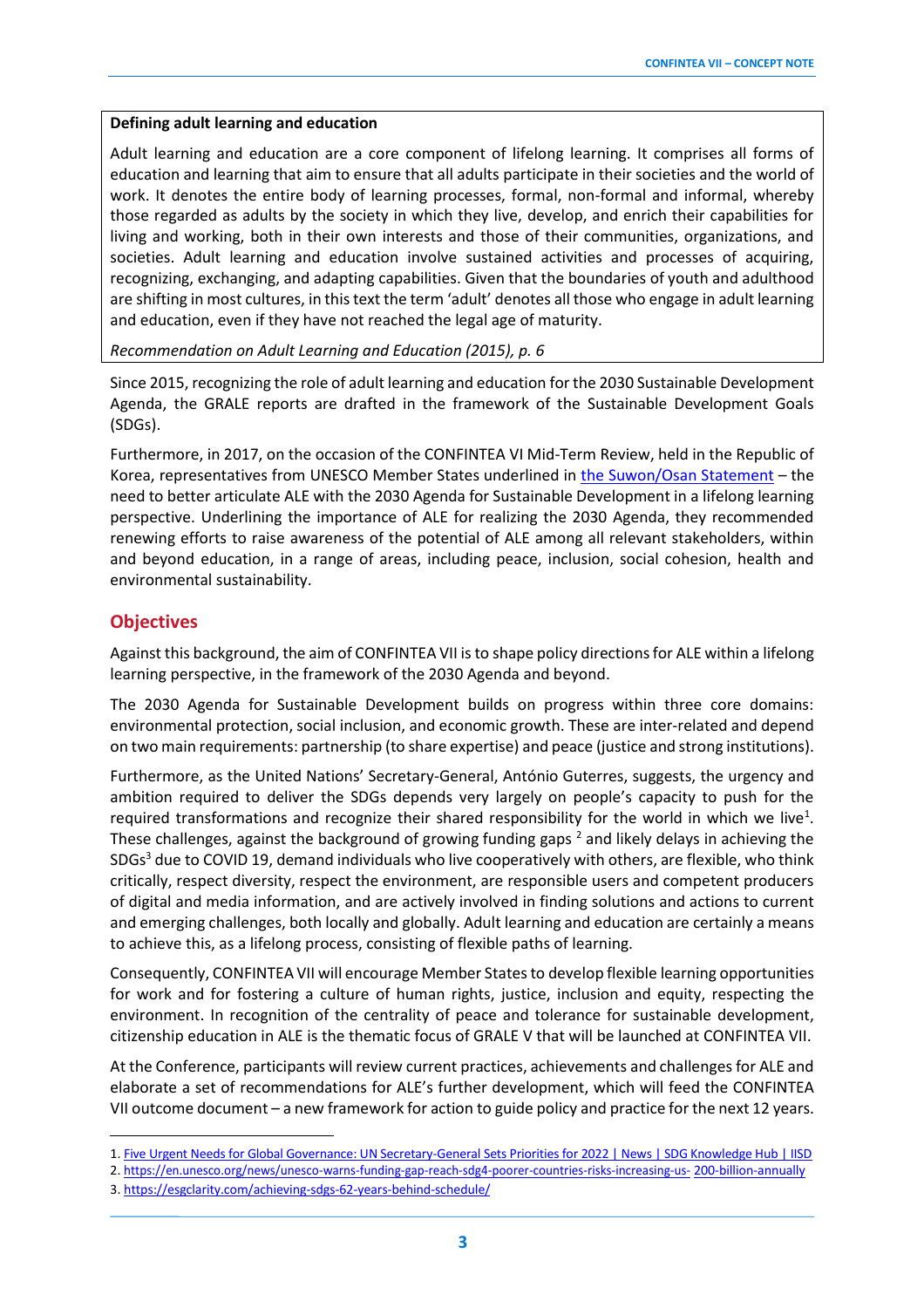Consistent with the 2030 Agenda, this new framework for action will provide an opportunity to guide the implementation of some of the recommendations of the Report from the International Commission on the Futures of Education (UNESCO, 2021)**,** *[Re-imagining our futures together. A new](https://unesdoc.unesco.org/ark:/48223/pf0000379707)  [social contract for Education](https://unesdoc.unesco.org/ark:/48223/pf0000379707)* with its focus on transformative learning and education.

The process towards CONFINTEA VII included preparatory regional conferences that took place in 2021. Their outcomes allowed to identify the main issues in ALE and propose recommendations for CONFINTEA VII.

#### **Outcome**

CONFINTEA VII will adopt a 'framework for action', comprising recommendations to strengthen policies and international coorporation, in order to realize the 2030 Agenda for Sustainable Development and to shape adult learning and education for the future.

#### **Date**

15 to 17 June 2022

#### **Venue**

Marrakech, Morocco

## **Modality**

Hybrid (in presence and online)

#### **Languages**

The working languages in the plenary sessions shall be Arabic, Chinese, English, French, Russian and Spanish. The parallel workshops will work in English and in at least one other language (Arabic, French or Spanish).

## **Content**

The Conference agenda will combine plenary sessions, including ministerial events, as well as thematic workshops conducted in parallel.

## **Participants**

As this conference will be organized as a hybrid conference, on-site participants as well as a large number of online participants will attend including Ministers responsible for adult learning and education in UNESCO Member States, Associate Members and Non-Member States, representatives of international organizations, non-governmental organizations, private sector, youth, education researchers, practitioners etc.